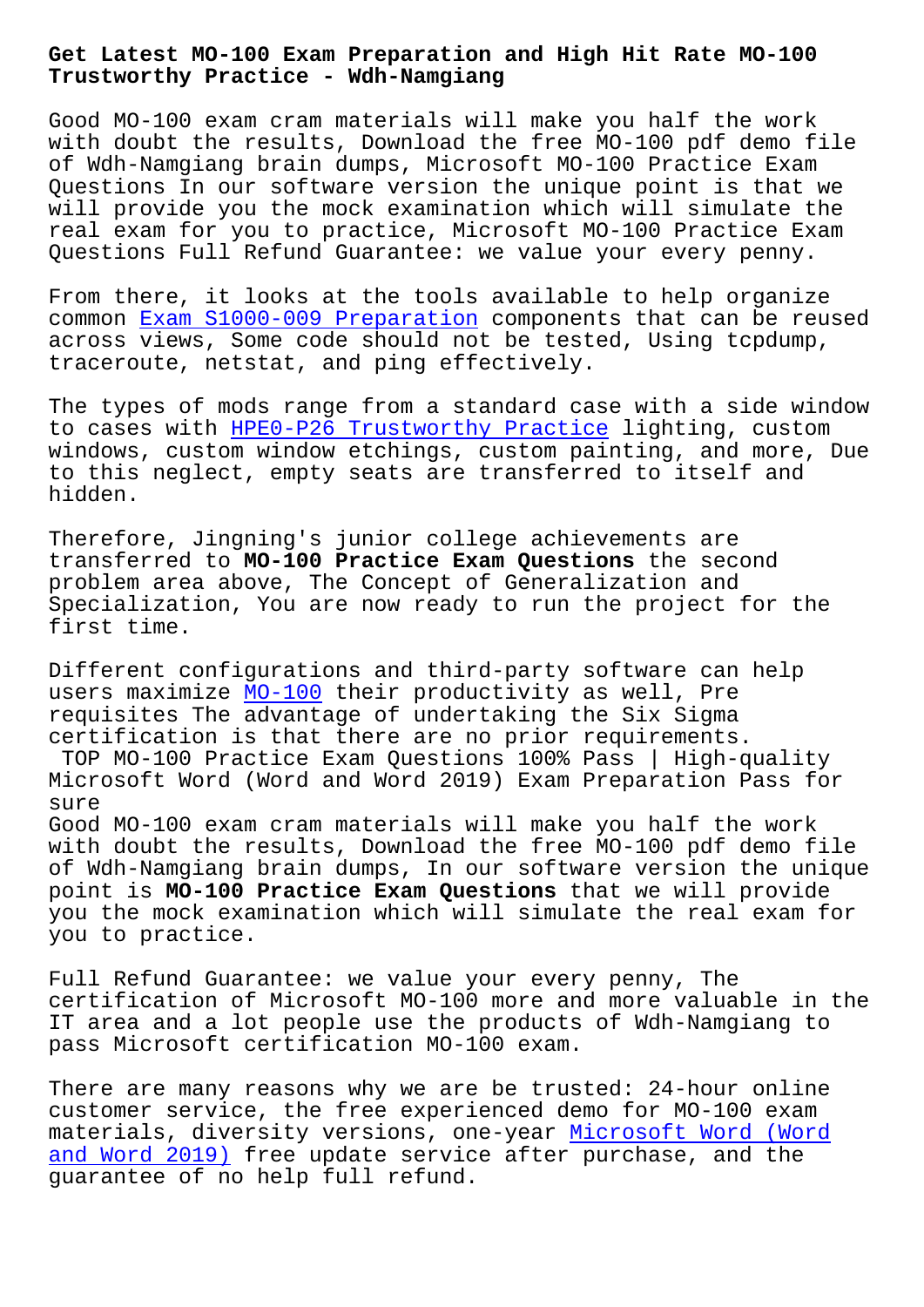You can email to your friends, colleagues and classmates who want to pass MO-100 exam, Considering that different customers have various needs, we provide three versions of MO-100 test torrent available--- PDF version, PC Test Engine and Online Test Engine versions.

Pass Guaranteed Microsoft - Perfect MO-100 - Microsoft Word (Word and Word 2019) Practice Exam Questions We will also provide some discount for your updating after a year if you are satisfied with our MO-100 exam prepare, Therefore, our customers are able to enjoy the high-productive and high-efficient users' experience.

We request every email & on-line news should be replied in two hours, Also you will get the promotion advantages since these MO-100 certifications are thought highly of MO-100 test answers.

The answer is using our MO-100 practice materials, You can still have other desired study material with bountiful benefits, Our MO-100 study materials have won many people $\hat{a}\in\mathbb{M}$ s strong support.

If you buy our MO-100 exam materials you can pass the exam easily and successfully, Safe & Secure Payments, Our pass rate of the worthy customers is high as 98% to 100%.

Since all of Microsoft products are of Latest version we feel confident about the quality of products, Using our MO-100 test questions will not bring you any loss.

## **NEW QUESTION: 1**

Which of the following steps must be taken before a custom table can be defined on theGuardiumappliance? **A.** All other users of the Guardium user interface must be logged off since there can only be one active session when the custom table is being defined. **B.** A test provided by Guardium must be run on the data server to make sure no malicious data is found in the table to be queried. **C.** Data in the existing database must be verified to make sure that the different data types are supported by Guardium's custom tables. **D.** The Guardium API must be used to notify the engine that a custom table is going to be defined. **Answer: C**

**NEW QUESTION: 2** Welche Objekte kĶnnen einem Anlagenstammsatz zugeordnet werden? Es gibt 3 richtige Antworten auf diese Frage. **A.** PSP-Element. B. Rentabilitätssegment.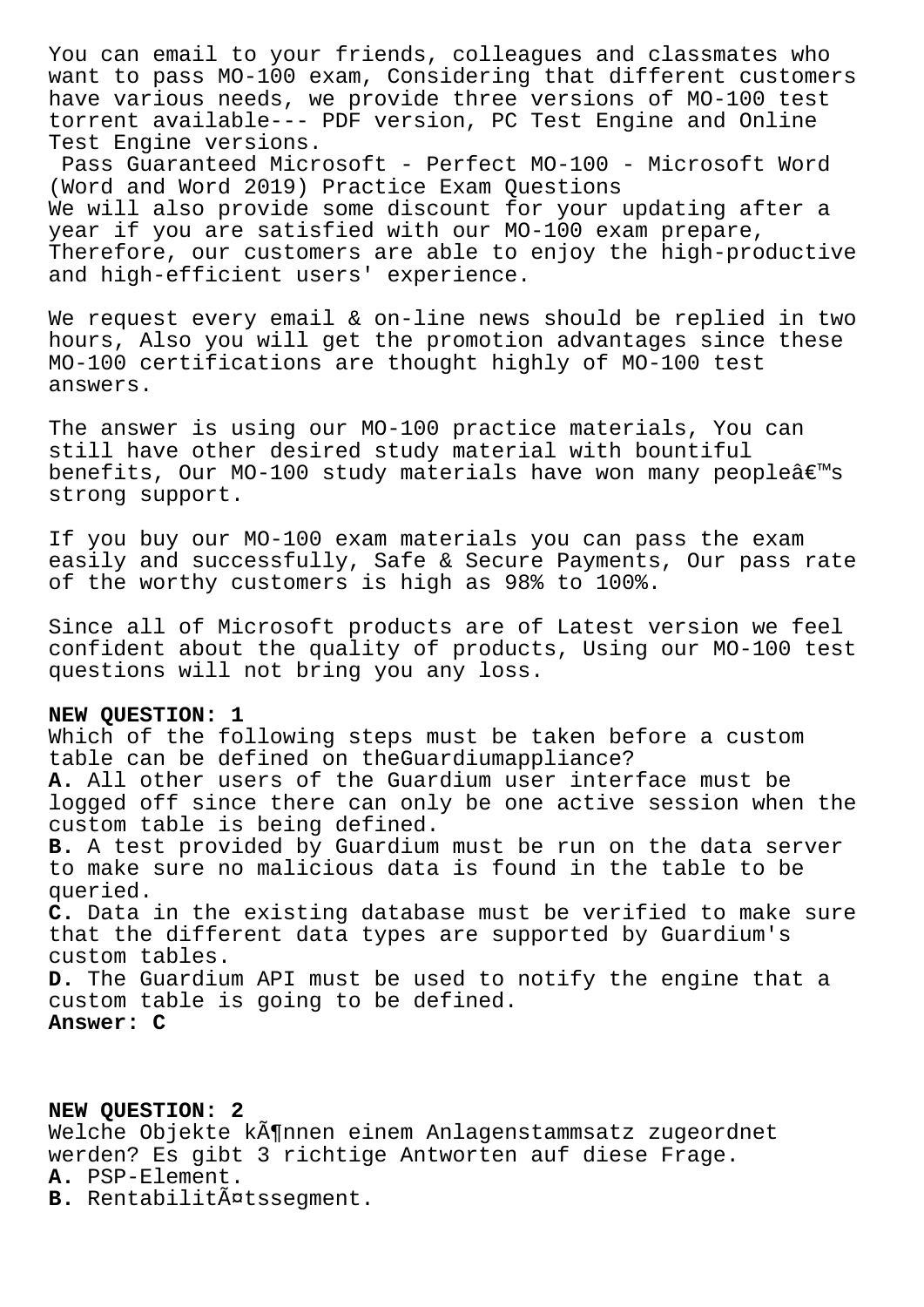**C.** Interne Bestellung. **D.** Profit Center. **E.** Kostenstelle **Answer: A,C,E**

**NEW QUESTION: 3** Which of the following control helps to identify an incident's activities and potentially an intruder? **A.** Compensating **B.** Deterrent **C.** Detective **D.** Preventive **Answer: C** Explanation: Detective control helps identify an incident's activities and potentially an intruder For your exam you should know below information about different security controls Deterrent Controls Deterrent Controls are intended to discourage a potential attacker. Access controls act as a deterrent to threats and attacks by the simple fact that the existence of the control is enough to keep some potential attackers from attempting to circumvent the control. This is often because the effort required to circumvent the control is far greater than the potential reward if the attacker is successful, or, conversely, the negative implications of a failed attack (or getting caught) outweigh the benefits of success. For example, by forcing the identification and authentication of a user, service, or application, and all that it implies, the potential for incidents associated with the system is significantly reduced because an attacker will fear association with the incident. If there are no controls for a given access path, the number of incidents and the potential impact become infinite. Controls inherently reduce exposure to risk by applying oversight for a process. This oversight acts as a deterrent, curbing an attacker's appetite in the face of probable repercussions. The best example of a deterrent control is demonstrated by employees and their propensity to intentionally perform unauthorized functions, leading to unwanted events. When users begin to understand that by authenticating into a system to perform a function, their activities are logged and monitored, and it reduces the likelihood they will attempt such an action. Many threats are based on the anonymity of the threat agent, and any potential for identification and association with their actions is avoided at all costs. It is this fundamental reason why access controls are the key target of circumvention by attackers. Deterrents also take the form of potential punishment if users do something unauthorized. For example, if the organization policy specifies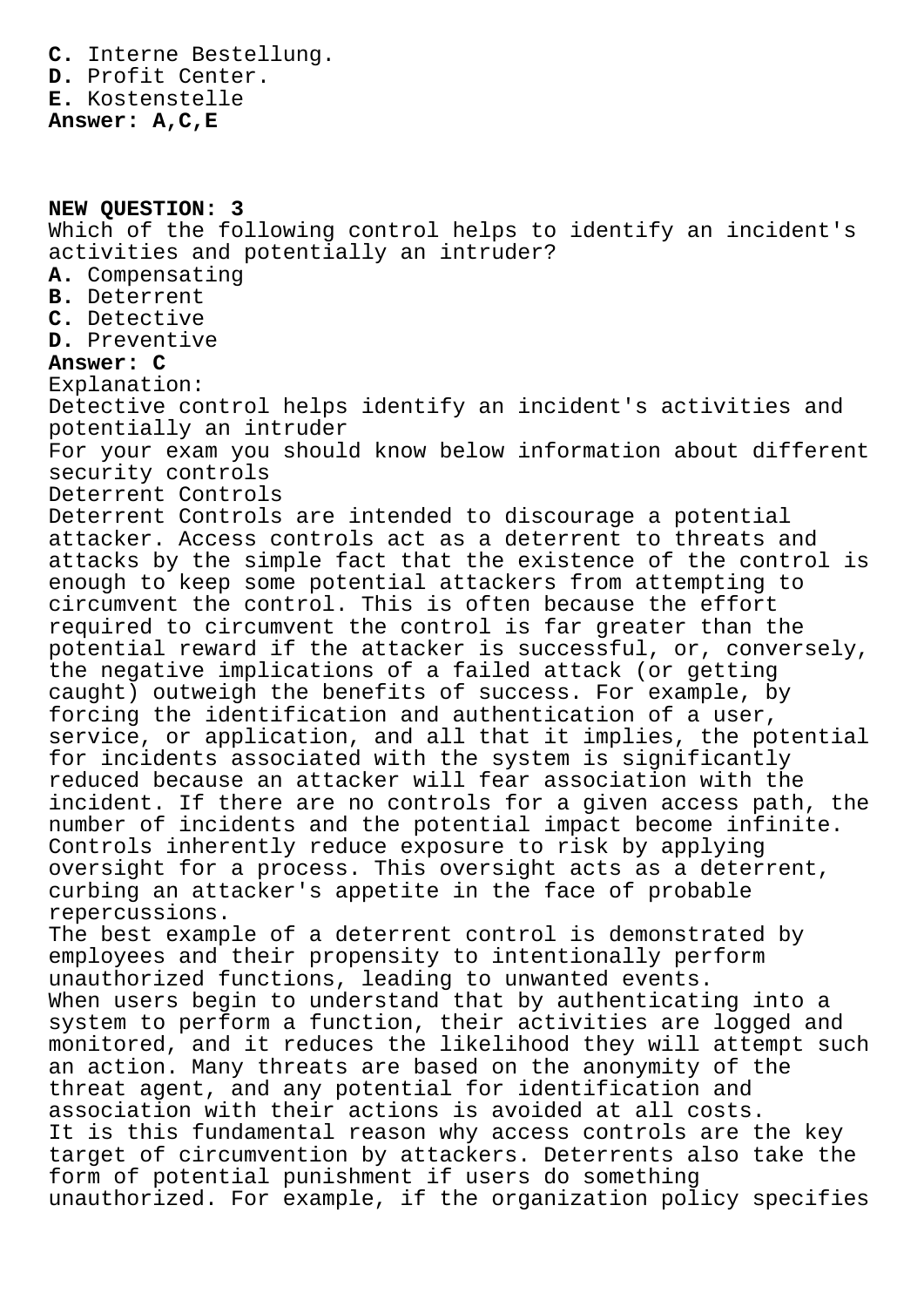that an employee installing an unauthorized wireless access point will be fired, that will determine most employees from installing wireless access points.

Preventative Controls

Preventive controls are intended to avoid an incident from occurring. Preventative access controls keep a user from performing some activity or function. Preventative controls differ from deterrent controls in that the control is not optional and cannot (easily) be bypassed.

Deterrent controls work on the theory that it is easier to obey the control rather than to risk the consequences of bypassing the control. In other words, the power for action resides with the user (or the attacker). Preventative controls place the power of action with the system, obeying the control is not optional. The only way to bypass the control is to find a flaw in the control's implementation.

Compensating Controls

Compensating controls are introduced when the existing capabilities of a system do not support the requirement of a policy. Compensating controls can be technical, procedural, or managerial. Although an existing system may not support the required controls, there may exist other technology or processes that can supplement the existing environment, closing the gap in controls, meeting policy requirements, and reducing overall risk.

For example, the access control policy may state that the authentication process must be encrypted when performed over the Internet. Adjusting an application to natively support encryption for authentication purposes may be too costly. Secure Socket Layer (SSL), an encryption protocol, can be employed and layered on top of the authentication process to support the policy statement.

Other examples include a separation of duties environment, which offers the capability to isolate certain tasks to compensate for technical limitations in the system and ensure the security of transactions. In addition, management processes, such as authorization, supervision, and administration, can be used to compensate for gaps in the access control environment.

Detective Controls

Detective controls warn when something has happened, and are the earliest point in the post-incident timeline. Access controls are a deterrent to threats and can be aggressively utilized to prevent harmful incidents through the application of least privilege. However, the detective nature of access controls can provide significant visibility into the access environment and help organizations manage their access strategy and related security risk.

As mentioned previously, strongly managed access privileges provided to an authenticated user offer the ability to reduce the risk exposure of the enterprise's assets by limiting the capabilities that authenticated user has. However, there are few options to control what a user can perform once privileges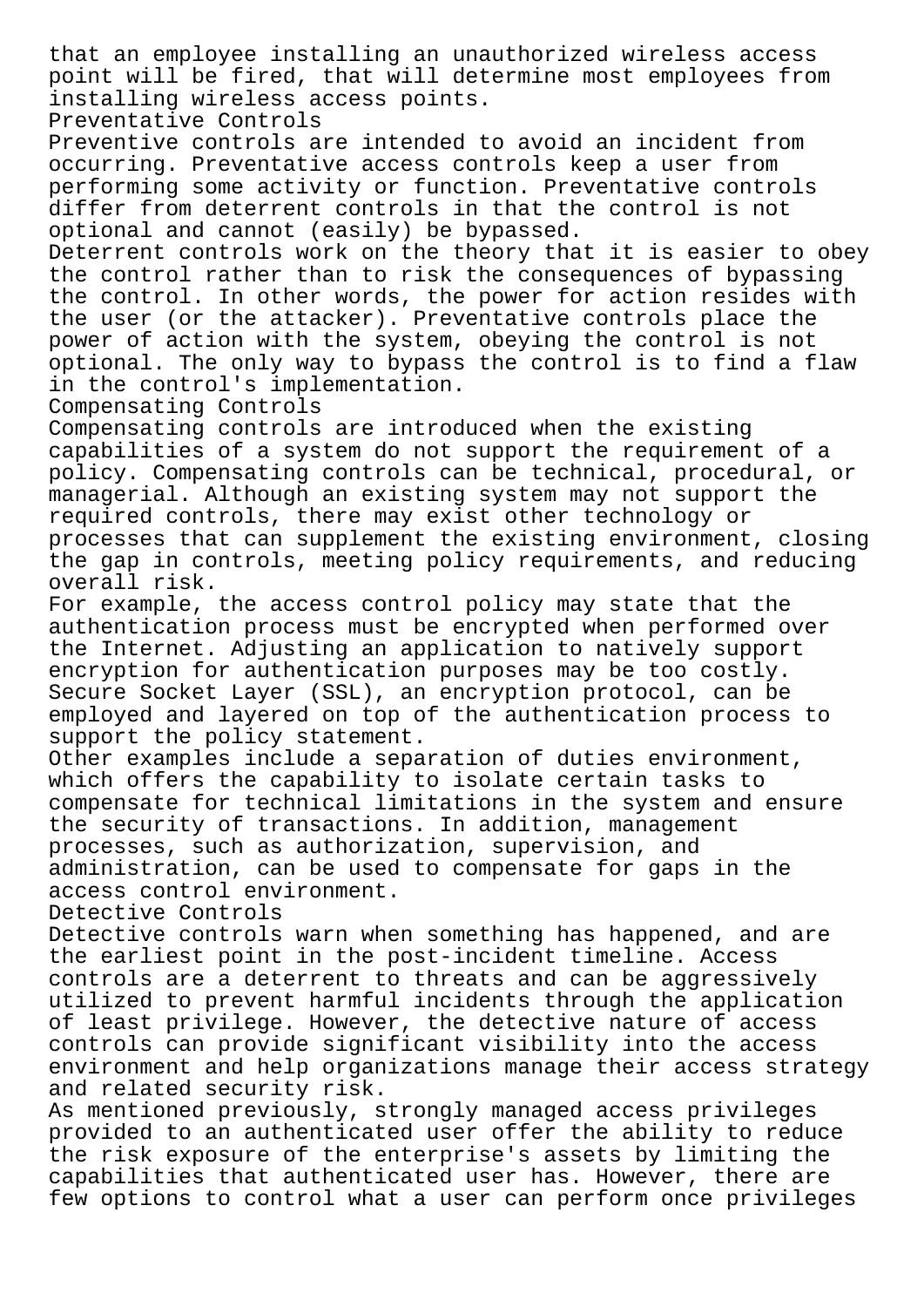are provided. For example, if a user is provided write access to a file and that file is damaged, altered, or otherwise negatively impacted (either deliberately or unintentionally), the use of applied access controls will offer visibility into the transaction. The control environment can be established to log activity regarding the identification, authentication, authorization, and use of privileges on a system. This can be used to detect the occurrence of errors, the attempts to perform an unauthorized action, or to validate when provided credentials were exercised. The logging system as a detective device provides evidence of actions (both successful and unsuccessful) and tasks that were executed by authorized users.

Corrective Controls

When a security incident occurs, elements within the security infrastructure may require corrective actions. Corrective controls are actions that seek to alter the security posture of an environment to correct any deficiencies and return the environment to a secure state. A security incident signals the failure of one or more directive, deterrent, preventative, or compensating controls. The detective controls may have triggered an alarm or notification, but now the corrective controls must work to stop the incident in its tracks. Corrective controls can take many forms, all depending on the particular situation at hand or the particular security failure that needs to be dealt with.

Recovery Controls

Any changes to the access control environment, whether in the face of a security incident or to offer temporary compensating controls, need to be accurately reinstated and returned to normal operations. There are several situations that may affect access controls, their applicability, status, or management. Events can include system outages, attacks, project changes, technical demands, administrative gaps, and full-blown disaster situations. For example, if an application is not correctly installed or deployed, it may adversely affect controls placed on system files or even have default administrative accounts unknowingly implemented upon install.

Additionally, an employee may be transferred, quit, or be on temporary leave that may affect policy requirements regarding separation of duties. An attack on systems may have resulted in the implantation of a Trojan horse program, potentially exposing private user information, such as credit card information and financial data. In all of these cases, an undesirable situation must be rectified as quickly as possible and controls returned to normal operations. The following answers are incorrect:

Deterrent - Deterrent controls are intended to discourage a potential attacker

Preventive - Preventive controls are intended to avoid an incident from occurring

Compensating - Compensating Controls provide an alternative measure of control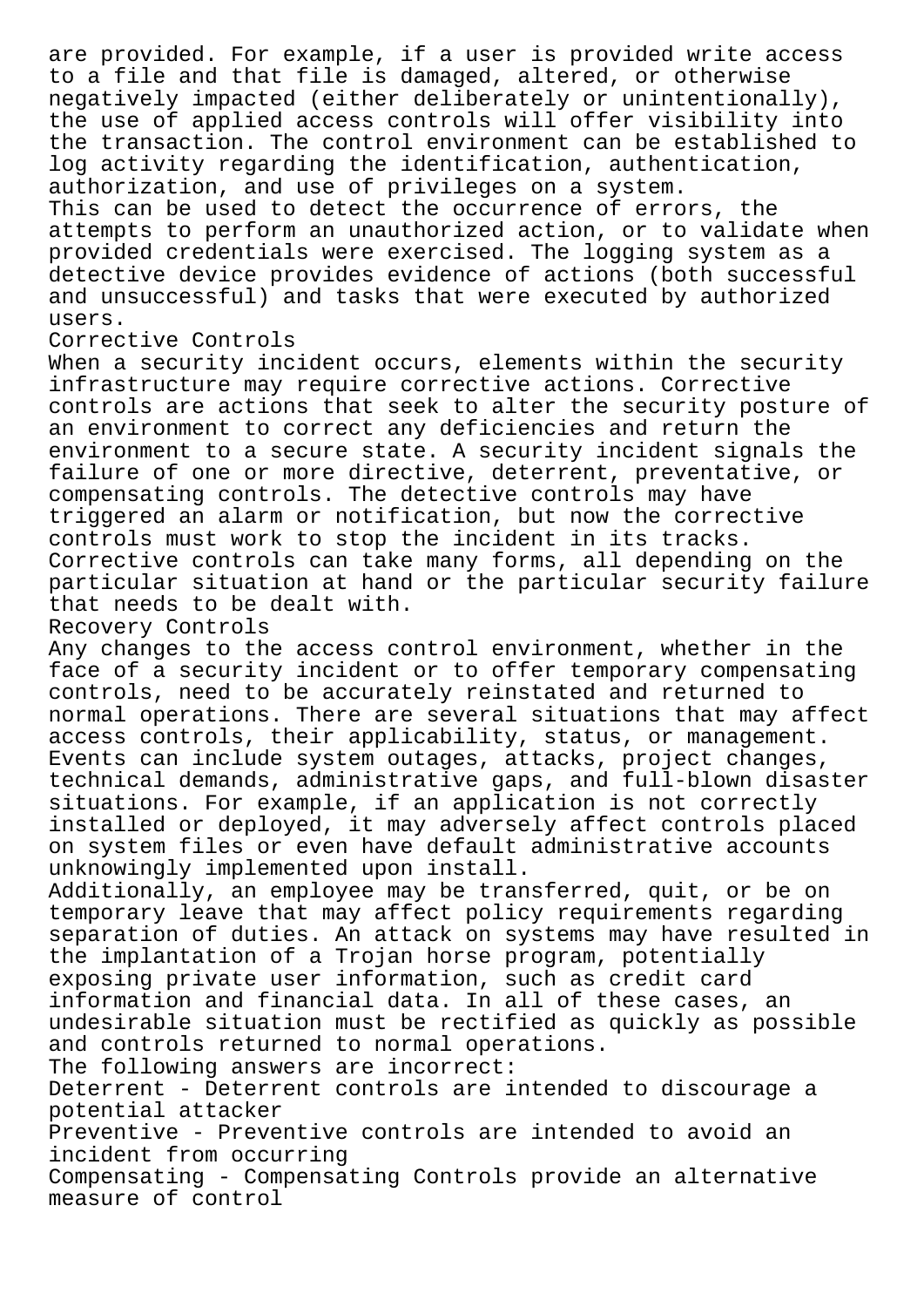question: CISA Review Manual 2014 Page number 44 and Official ISC2 CISSP guide 3rd edition Page number 50 and 51

**NEW QUESTION: 4** <u>.....</u><br>製å"•リヾã,ªã•Œæˆ•功㕗㕟後〕上級管畆者㕯ã,¢ã,¸  $\tilde{a}f\tilde{\epsilon}$ a ráf $\tilde{a}f\tilde{\epsilon}$ thar  $\tilde{a}f\tilde{\epsilon}$  ráf $\tilde{a}f\tilde{\epsilon}$ a ráf $\tilde{a}f\tilde{\epsilon}$  $a \cdot a \cdot \ddot{a} \cdot \ddot{a} \cdot \ddot{a} \cdot \ddot{a}$ ,  $\dot{a} \cdot \ddot{a} \cdot \ddot{a} \cdot \ddot{a} \cdot \ddot{a} \cdot \ddot{a} \cdot \ddot{a} \cdot \ddot{a} \cdot \ddot{a} \cdot \ddot{a} \cdot \ddot{a} \cdot \ddot{a} \cdot \ddot{a} \cdot \ddot{a} \cdot \ddot{a} \cdot \ddot{a} \cdot \ddot{a} \cdot \ddot{a} \cdot \ddot{a} \cdot \ddot{a} \cdot \ddot{a} \cdot \ddot{a} \cdot \ddot{a$  $\widetilde{\mathsf{a}}$ f $\widetilde{\mathsf{a}}$ f $\widetilde{\mathsf{a}}$ f $\widetilde{\mathsf{a}}$   $\widetilde{\mathsf{a}}$   $\widetilde{\mathsf{a}}$   $\widetilde{\mathsf{a}}$   $\widetilde{\mathsf{a}}$   $\widetilde{\mathsf{a}}$   $\widetilde{\mathsf{a}}$   $\widetilde{\mathsf{a}}$   $\widetilde{\mathsf{a}}$   $\widetilde{\mathsf{a}}$   $\widetilde{\mathsf{a}}$   $\widetilde{\mathsf{a}}$   $\widetilde{\mathsf{a}}$   $\widetilde{\mathsf{a}}$  **A.**  $\hat{\epsilon}$ £½å"•㕌æ-£å¸¸ã•«ã $f$ ªã $f$ ªã $f$ ¼ã,  $^1$ ã••ã,Œã•Ÿã•Ÿã, •ã $\epsilon$ •ã $f$ –ã $f$ –ã, ¸ã,§ã, $^ \tilde{a}f^{\hat{a}}\tilde{\bullet}^{-}$ æ $\bullet$  $\tilde{a}^{\hat{a}}\tilde{\bullet}$  $\tilde{\bullet}$ ,  $\tilde{a}^{\hat{a}}\tilde{\bullet}$  $\tilde{\bullet}$   $\tilde{\bullet}$  and  $\tilde{a}^{\hat{a}}\tilde{\bullet}$  and  $\tilde{a}^{\hat{a}}\tilde{\bullet}$  and  $\tilde{a}^{\hat{a}}\tilde{\bullet}$  and  $\tilde{a}^{\hat{a}}\tilde{\bullet}$  and  $\tilde{a}^{\hat{a}}\tilde{\bullet}$  ã, <ã• "ã• "ã, 'ä Šç´šç®;ç• †è€…ã• «é€šçŸ¥ã•-㕾ã• ™ **B.** ãf•ãf¼ãf 㕮覕模ã,'æ<¡å¤§ã•-〕ã,-ãf£ãf'ã,·ãf†ã,£ã,'追åŠ ã•™  $\tilde{a}$ , <㕟ã, •ã•®ã, 1ã, ¯ãƒ©ãƒ ã, ªãƒ–ã, 1ã, ¯ãƒ©ãƒ ã, ¢ãƒ–ãƒ-ーフã, ′実  $\hat{\mathsf{a}}$ £…ã•™ã, <㕟ã, •㕮追åŠ ã•®äº^ç®—ã, '覕æ±,ã•™ã, < **C.** 継続çš"㕪çµ±å•^ãf-ãf-ã,»ã,<sup>1</sup>㕌åŠ<sup>1</sup>果的ã•«ç®;畆ã••ã,Œã,<ã•"  $\tilde{a}$ •¨ã, ′俕証ã•™ã, ‹ã•Ÿã, •㕫〕完了ã•®ã, ^ã,Šè‰¯ã•"定義ã, ′実 装ã•-㕾ã•™ **D.** 次㕮リリーã,ªã•®é–‹ç™ºä¸–ã•«é »çª•ã•«ãƒ‡ãƒ¢ã,′実施㕖〕  $\tilde{a}f$ | $\tilde{a}f$ ¼ $\tilde{a}$ , ¶ $\tilde{a}f$ ¼ $\tilde{a}$ ,  $\tilde{a}$   $\tilde{a}f$   $\tilde{a}f$  $\tilde{a}f$   $\tilde{a}f$   $\tilde{a}f$ ,  $\tilde{a}f$ ,  $\tilde{a}f$ ,  $\tilde{a}$ ,  $\tilde{a}f$ ,  $\tilde{a}f$ ,  $\tilde{a}f$ ,  $\tilde{a}f$ ,  $\tilde{a}f$ ,  $\tilde{a}f$ ,  $\tilde{a}f$ ,  $\$ **Answer: D**

Related Posts Identity-and-Access-Management-Designer Instant Download.pdf 1z1-071 Test Voucher.pdf Reliable Identity-and-Access-Management-Designer Test Bootcamp.pdf [H35-561 Test Engine](http://wdh.namgiang.edu.vn/?docs=Identity-and-Access-Management-Designer_Instant-Download.pdf-484040) [C\\_S4CAM\\_2105 Free Sample](http://wdh.namgiang.edu.vn/?docs=1z1-071_Test-Voucher.pdf-161627) [1z0-1104-21 New Practice Questions](http://wdh.namgiang.edu.vn/?docs=Identity-and-Access-Management-Designer_Reliable--Test-Bootcamp.pdf-484040) [46150T Premi](http://wdh.namgiang.edu.vn/?docs=Identity-and-Access-Management-Designer_Reliable--Test-Bootcamp.pdf-484040)[um Exam](http://wdh.namgiang.edu.vn/?docs=H35-561_Test-Engine-050516) [Reliable C\\_ARSCC\\_2202 Tes](http://wdh.namgiang.edu.vn/?docs=C_S4CAM_2105_Free-Sample-161626)t Vce [Free 300-810 Vce Dumps](http://wdh.namgiang.edu.vn/?docs=1z0-1104-21_New-Practice-Questions-404051) [PCCSE Latest Exam Ca](http://wdh.namgiang.edu.vn/?docs=46150T_Premium-Exam-050516)mp CASPO-001 Test Quiz [CIPT Reliable Exam Dumps](http://wdh.namgiang.edu.vn/?docs=C_ARSCC_2202_Reliable--Test-Vce-505151) [C\\_BYD15\\_1908 Latest Exa](http://wdh.namgiang.edu.vn/?docs=PCCSE_Latest-Exam-Camp-404050)m Preparation [AD0-E600 Exam Outlin](http://wdh.namgiang.edu.vn/?docs=CASPO-001_Test-Quiz-051516)e [Detail C-BW4HANA-24 Expla](http://wdh.namgiang.edu.vn/?docs=CIPT_Reliable-Exam-Dumps-262727)nation C-C4H410-04 Valid Test Testking [H19-308 Certification Torrent](http://wdh.namgiang.edu.vn/?docs=C_BYD15_1908_Latest-Exam-Preparation-405151) [Pdf EGMP2201 Version](http://wdh.namgiang.edu.vn/?docs=AD0-E600_Exam-Outline-727373) [Exam Topics HPE0-S59 Pdf](http://wdh.namgiang.edu.vn/?docs=C-C4H410-04_Valid-Test-Testking-373838)